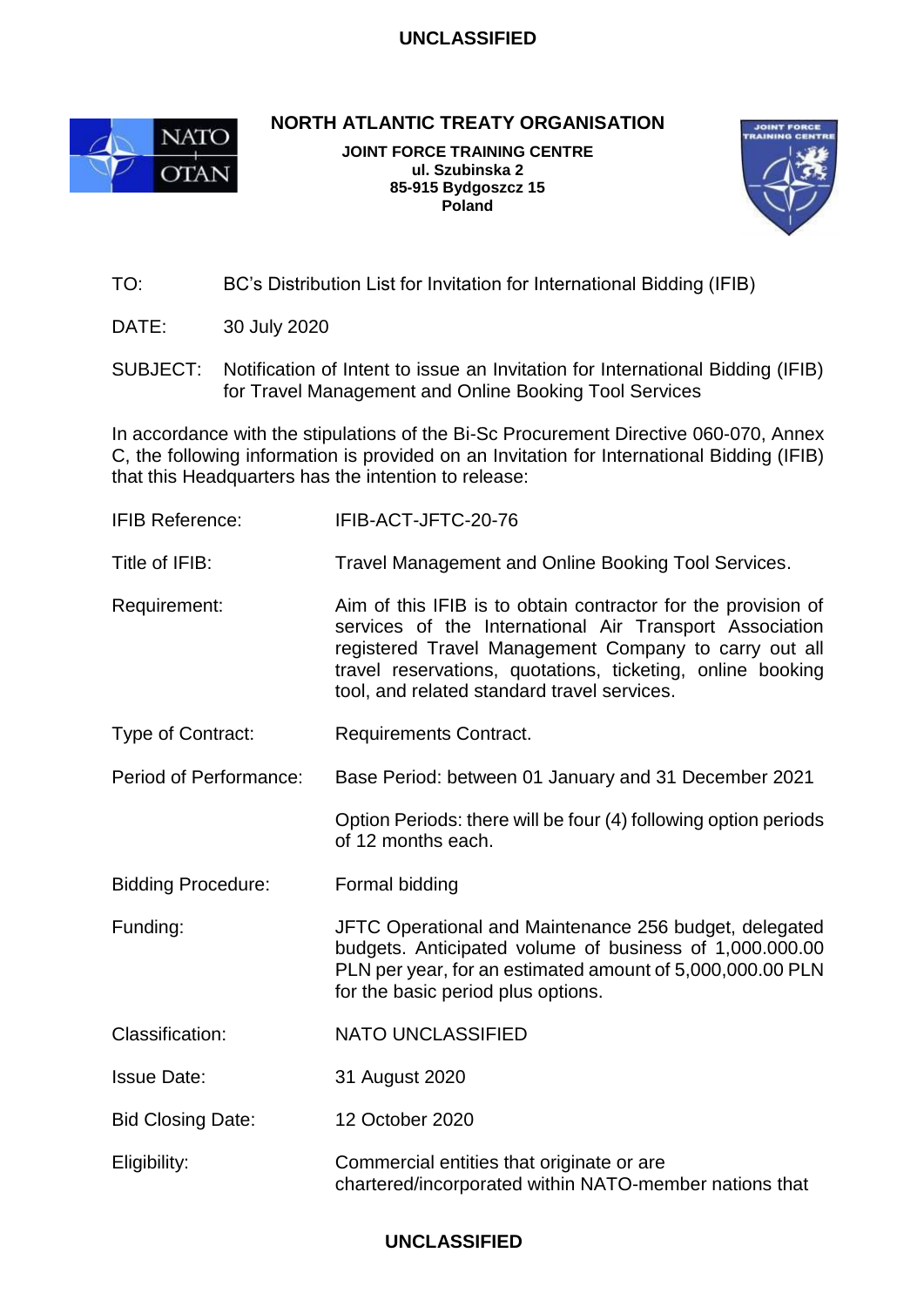## **UNCLASSIFIED**

provide the funding for JFTC in accordance with Bi-Sc Dir. 060-070, and which are International Air Transport Association (IATA) registered Travel Management Company (TMC).

Delivery location(s): JFTC, Bydgoszcz, Poland and a Web Portal

Partial bidding: Partial Bidding is not allowed.

IFIB Documents will be posted on the JFTC Internet site: <http://www.jftc.nato.int/organization/contracting>

This HQ will directly mail this IFIB to all potential bidders. You are hereby invited to nominate, by email or facsimile, before 31 August 2020, the name, full address, point of contact, telephone, and e-mail address, of other potential bidders established within your country. This and any other correspondence hereto is to be addressed to:

Joint Force Training Centre **BUDFIN** Ul. Szubinska 2, 85-915 Bydgoszcz, Poland Attn: Ryszard Piasecki – Contracting Officer Tel: +48 261 411 439 Email: [ryszard.piasecki@jftc.nato.int](mailto:ryszard.piasecki@jftc.nato.int)

or Tomasz Kopytowski – Contracting Specialist Tel: +48 261 411 423 Email: [tomasz.kopytowski@jftc.nato.int](mailto:tomasz.kopytowski@jftc.nato.int)

or Lukasz Frackowiak – Contracting Specialist Tel: +48 261 411 464 Email: [lukasz.frackowiak@jftc.nato.int](mailto:lukasz.frackowiak@jftc.nato.int)